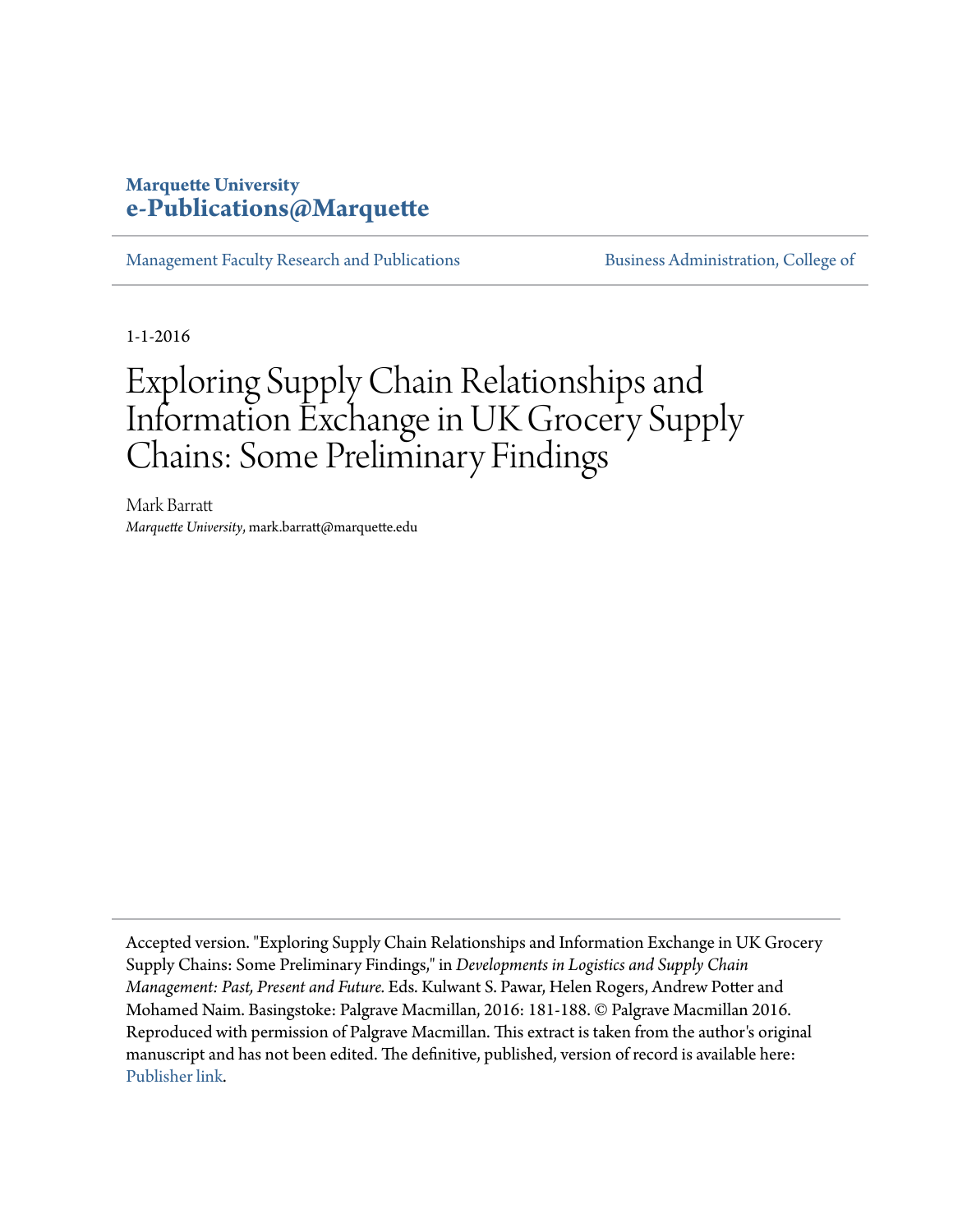# Exploring Supply Chain Relationships and Information Exchange in UK Grocery Supply Chains: Some Preliminary Findings

Mark Barratt *Management, Marquette University Milwaukee, WI*

#### **Literature review**

Despite the concept of supply chain management having existed since the early 1980s (Oliver and Webber, 1982; Houlihan, 1984, 1985), there is still significant confusion as to the meaning of the concept and particularly as to how to implement it (Kearney, 1994; Neuman and Samuels, 1996). Such confusion is further enhanced by the multitude of terminology and definitions (New, 1996; McGuffog, 1997) arising from the academic and practitioner literature.

One aspect of the SCM concept is clear, in order to coordinate the supply chain as a whole, cooperative relationships based upon

*Developments in Logistics and Supply Chain Management: Past, Present and Future*, (2016): pg. 181-188[. Publisher link.](http://www.palgrave.com/gp/book/9781137541239)  This article is © Palgrave-Macmillan Publishing and permission has been granted for this version to appear i[n e-](http://epublications.marquette.edu/)[Publications@Marquette.](http://epublications.marquette.edu/) Palgrave-Macmillan Publishing does not grant permission for this article to be further copied/distributed or hosted elsewhere without the express permission from Palgrave-Macmillan Publishing.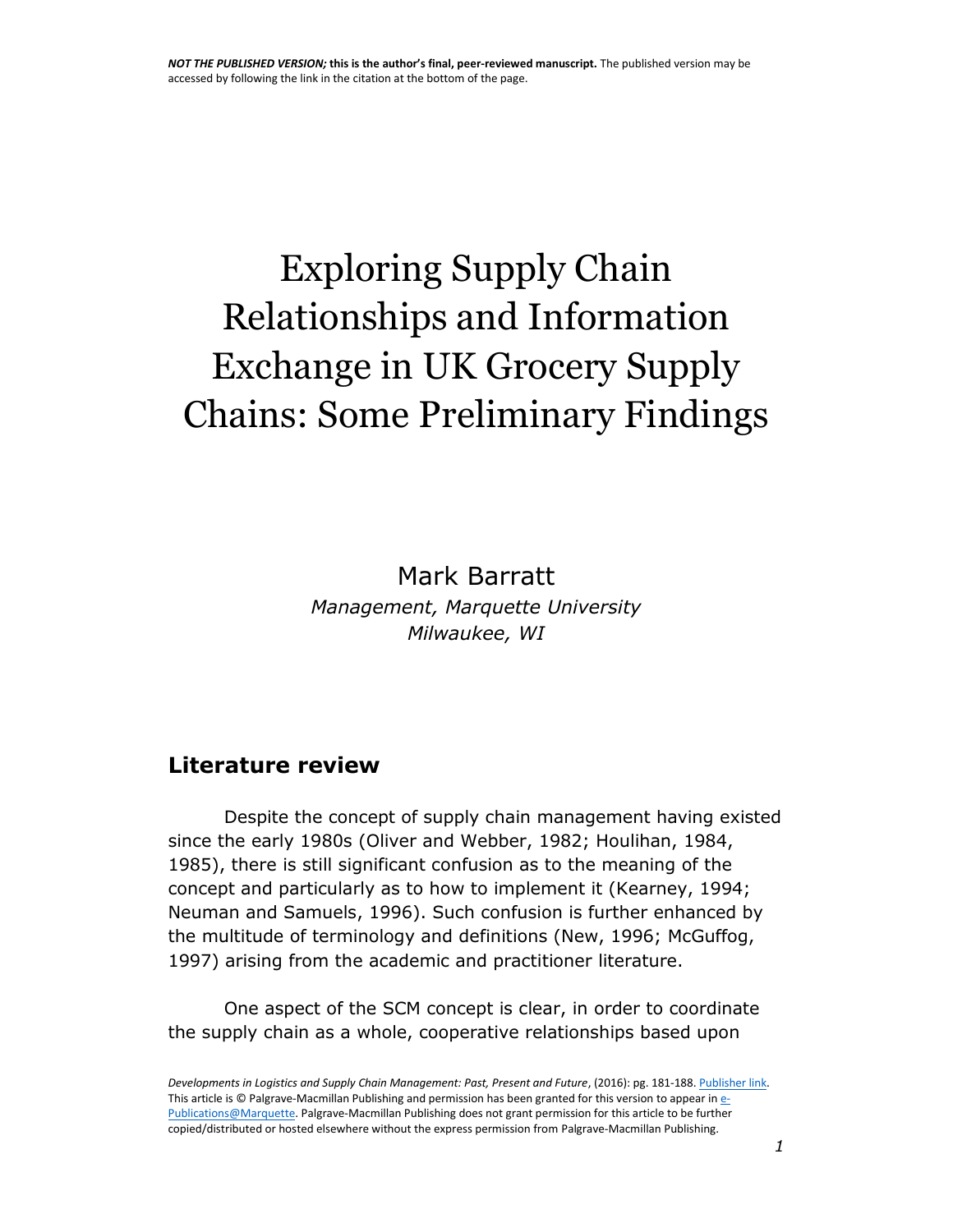mutual dependency (Atkin, 1993) must be developed between the organisations in the chain. Such relationships must replace the more traditional adversarial relationships which have fostered a "silo" or "trench warfare" mentality resulting in extremely inefficient and ineffective supply chains (McGuffog, 1997). There is clear evidence that some organisations have recognised this and are attempting to implement such an approach within the management of their supply chains (Kearney, 1994), however, there would appear to be a bias towards the formation of relationships with customers at the expense of relationships with suppliers (Kearney, 1994). It is not clear as to the reasons for this apparent bias.

Limited empirical work has been undertaken in modelling and studying supply chain relationships. Most research carried out in this area has focused on one relationship or a single level of the supply chain, such as buyer/seller, shipper/carrier, and so on (Ellram, 1991; Harland, 1996). Such research appears to ignore the systemic view of supply chain philosophy; moreover, the traditional "pipeline" view of the supply chain needs to be replaced with that of the "inter-business network" (Harland, 1996; Juga, 1996). Many of the definitions of SCM lend themselves to the representation of the supply chain as either a network (Christopher, 1992; Juga, 1996) or that of the external supply chain (Houlihan, 1985; Stevens, 1989; Davis, 1993). However, much of the existing research in to supply chains is in the form of internal supply chains (Oliver and Webber, 1982) or dyadic relationships (Cooper and Ellram 1993). Thus, there is a distinct need for research into supply chains as networks of relationships between organisations. This view is supported by Harland (1996) who suggests that "as there is a move towards network relationships, the need for research in external supply chains and networks will increase".

It is also clear from the literature that organisations must share demand and cost information if competitive advantages are to be achieved (Kearney, 1994; Christopher, 1997). If organisations continue with the practice of charging for forecast or demand data (Kearney, 1994), then the ideal of cooperative relationships is not likely to be achieved. It has also been suggested that information sharing is not open and extensive but restricted and selective (Ogbonna and Wilkinson, 1996). There is a distinction between own-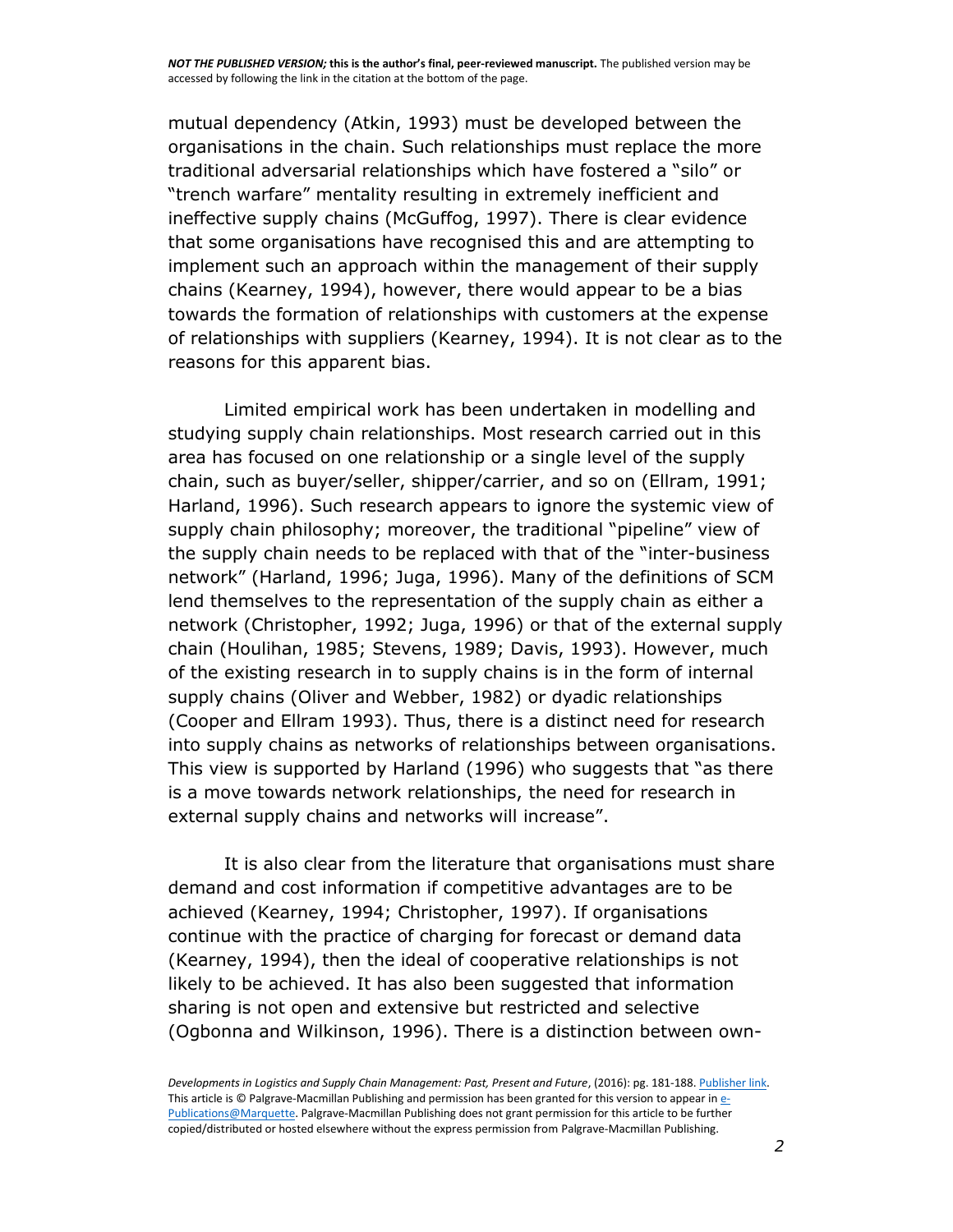label suppliers, whose relationships with retailers in many cases appear to be increasingly close, and branded manufacturers, with whom the relationship remains selectively distant (Ogbonna and Wilkinson, 1996). Christopher (1997) suggests that the way forward is a re-orientation of the supply chain towards cooperation through shared information.

From the literature review, a number of research themes emerged, which were to form the focus of the research. The themes identified were as detailed in Figure 5.3.1. For the purposes of this paper only, findings pertaining to the supply chain relationships and information in the supply chain themes will be presented. Supply chain relationships are considered by the literature as critical to supply chain integration. Many authors (e.g., Kearney, 1994; Christopher, 1997) suggest that information exchange is key to obtaining competitive advantage.

# **Research methodology**

In a subject area that has traditionally borrowed theoretical insight from other disciplines rather than developing its own theories, the research undertaken here is part of a wider exploratory study, whose aim is to develop theoretical propositions concerning the implementation of cooperative supply chain relationships based upon information exchange. The chosen research methodology for this paper is that of the case study. A number of authors have highlighted the growing interest in the management discipline in the use of case study based research (Eisenhardt, 1989; Ellram, 1996). Ellram (1996) goes on to suggest that empirical research can include either quantitative analysis, qualitative analysis or a mixture of both. She also suggests that qualitative results are frequently expressed verbally, often to create an understanding of relationships or complex interactions. Ellram (1996) suggests that case studies focus on holistic situations (i.e., a supply chain) in real life settings and tend to have set boundaries of interest, such as an organisation, a particular industry or particular type of operation. Yin (1981) suggests that a case study method is often chosen because the researcher wants to know how the context of the phenomenon of interest affects the outcomes.

*Developments in Logistics and Supply Chain Management: Past, Present and Future*, (2016): pg. 181-188[. Publisher link.](http://www.palgrave.com/gp/book/9781137541239)  This article is  $\odot$  Palgrave-Macmillan Publishing and permission has been granted for this version to appear in  $e$ -[Publications@Marquette.](http://epublications.marquette.edu/) Palgrave-Macmillan Publishing does not grant permission for this article to be further copied/distributed or hosted elsewhere without the express permission from Palgrave-Macmillan Publishing.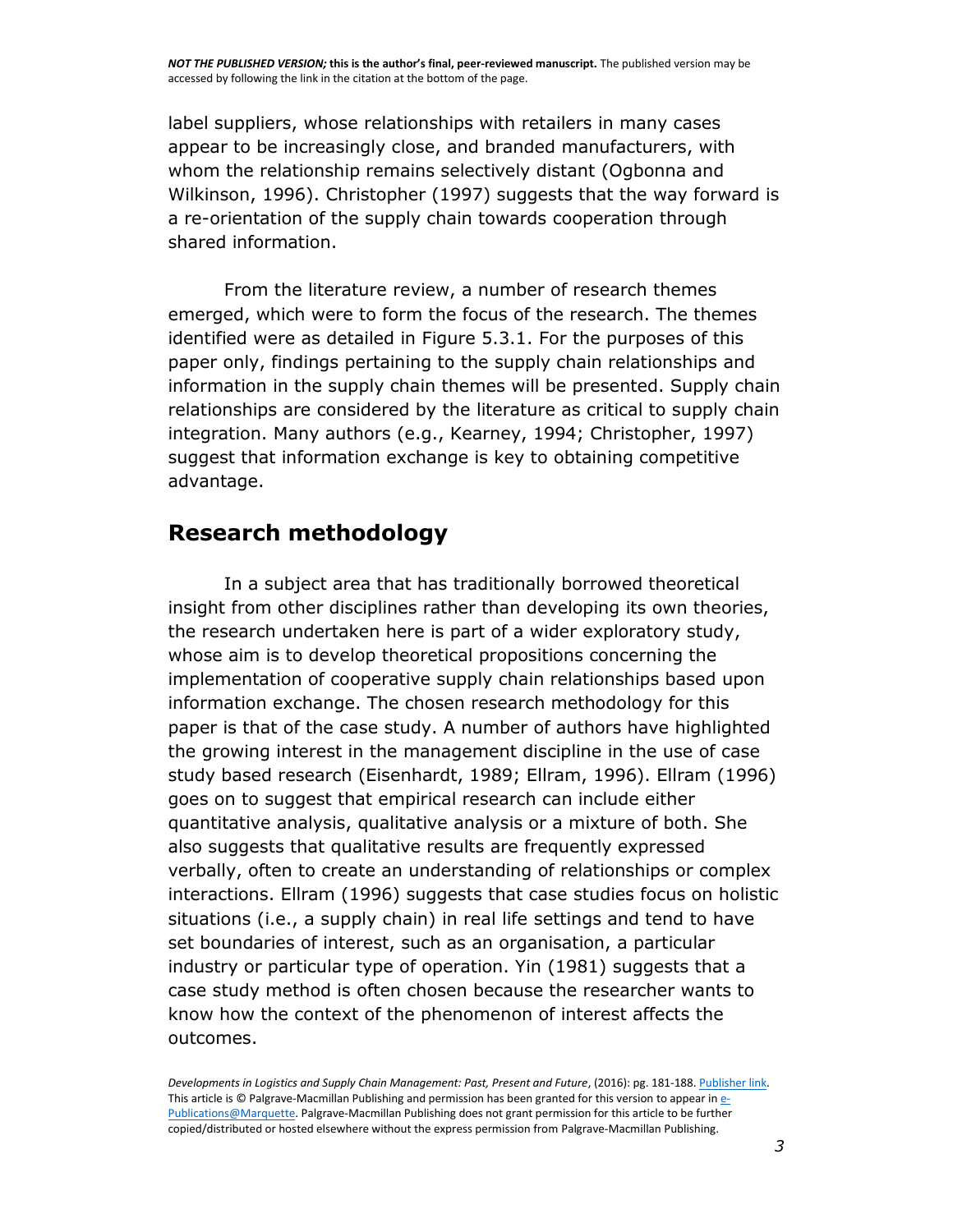*NOT THE PUBLISHED VERSION;* **this is the author's final, peer-reviewed manuscript.** The published version may be accessed by following the link in the citation at the bottom of the page.

A number of authors (Hogarth-Scott and Parkinson, 1993; Ellram, 1996; Juga, 1996) support the use of the case study method in logistics and supply chain management research. Going beyond Yin's (1981) initial criteria, the case study method is deemed to be particularly appropriate in a supply chain management context for the following reasons: Firstly, the difficulty in distinguishing between a phenomena (*a cooperative supply chain relationship)* and its context (*the UK retail grocery sector)* (Yin, 1981). It is argued by the author that the sector is made up of a myriad of relationships between organisations, that when considered collectively, form the UK retail grocery sector. Secondly, the immaturity of the field of logistics and supply management.

#### **Pilot study research findings**

The pilot was undertaken to compare the findings of the literature review, as summarised above, with the current thoughts and views of a cross section of practitioners from various roles and positions in the UK retail grocery sector. The pilot was also used to raise further issues for consideration in the subsequent main part of the author's study. As the context of the research is supply chains within the UK grocery sector, it was decided by the author to approach organisations with varying roles and positions in such supply chains. Interviews were undertaken with the following types of organisations: four retailers; five grocery manufacturers; two raw material suppliers; two logistics providers; one packaging supplier; one farmer, one IT service provider and five supply chain consultants. The preliminary findings from the pilot study follow.

#### *Status of relationships*

There are signs that while many relationships are still adversarial in their nature, there is a degree of migration towards more cooperative types of relationships. A number of the manufacturers interviewed are now reporting more cooperative relationships with retailing counterparts.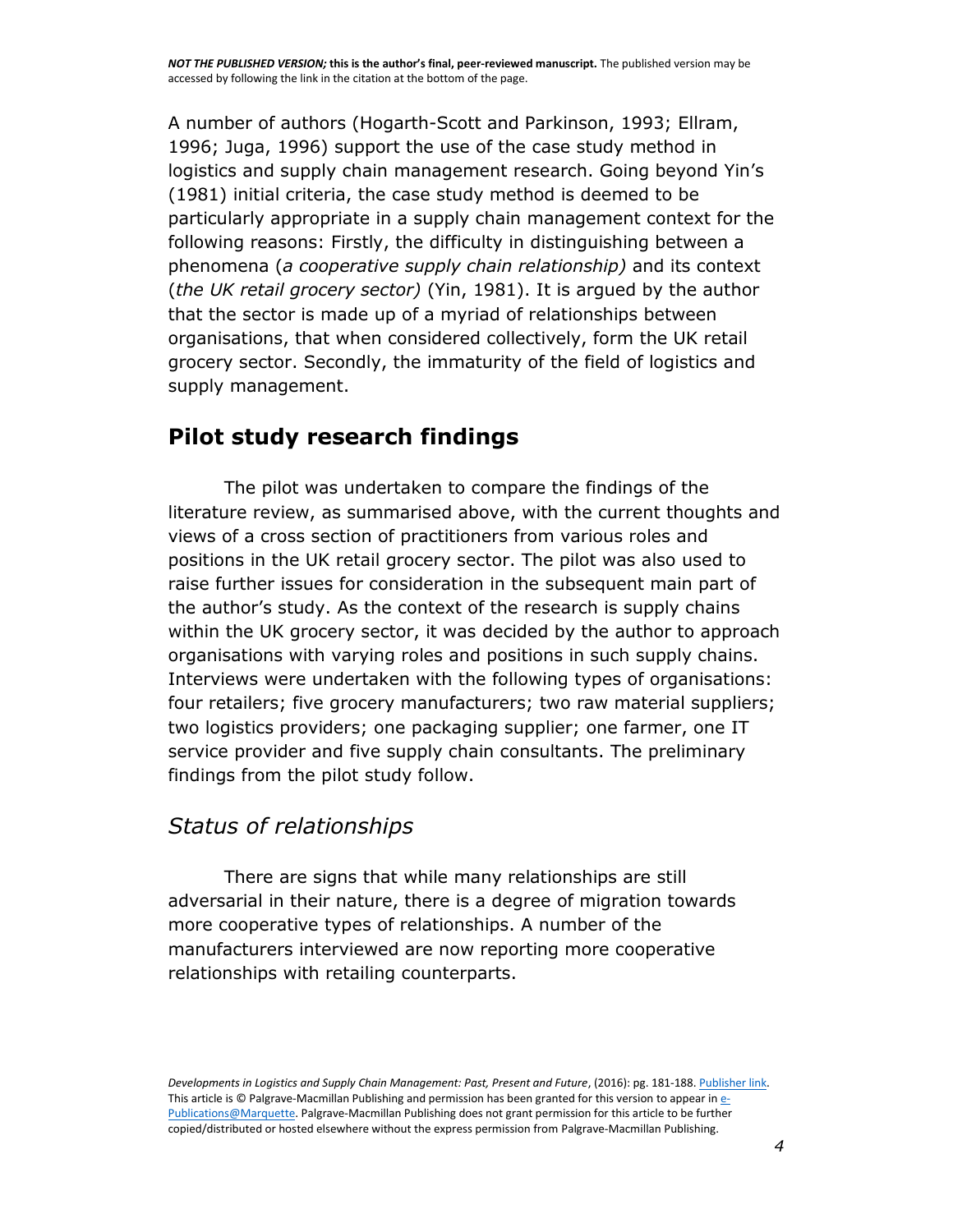### *Relationship objectives*

Objectives appear to be mainly financial, but are also focused upon improving service levels and developing a greater understanding of activities in the supply chain.

Relationship benefits include: growing the business, total supply chain cost reduction, improved knowledge of how the supply chain operates, improved service levels, reduction of inventory, improved standardisation of processes, systems, etc. and, most importantly, improved communication.

Types and basis of relationships are mutual, strategic, broader (wider relationship interface), positive, communicative, longer term, process alignment, information based. Relationships are based upon mutuality, trust, understanding, focused (by category), value adding and empowering.

Relationship problems include severe lack of understanding of needs (supplier, customer and consumer), technical (lack of standardised integrated systems), culture, lack of shared objectives, control (poor understanding of supply chain specific performance measures).

Cooperation and key success factors are sharing (exchange of personnel), teams (multi-disciplinary), recognition (that relationships can take on many forms), organisational (inter-board participation). Understanding common process requirements, mutuality, strategic (in terms of longer term), commonality, financial benefit, consumer focused, innovative, open, senior management.

Several key areas relating to information in supply were identified, and these are summarised as follows:

#### *The role of information*

Accurate timely information (as opposed to data) can remove significant inventory costs from the supply chain. Critical to the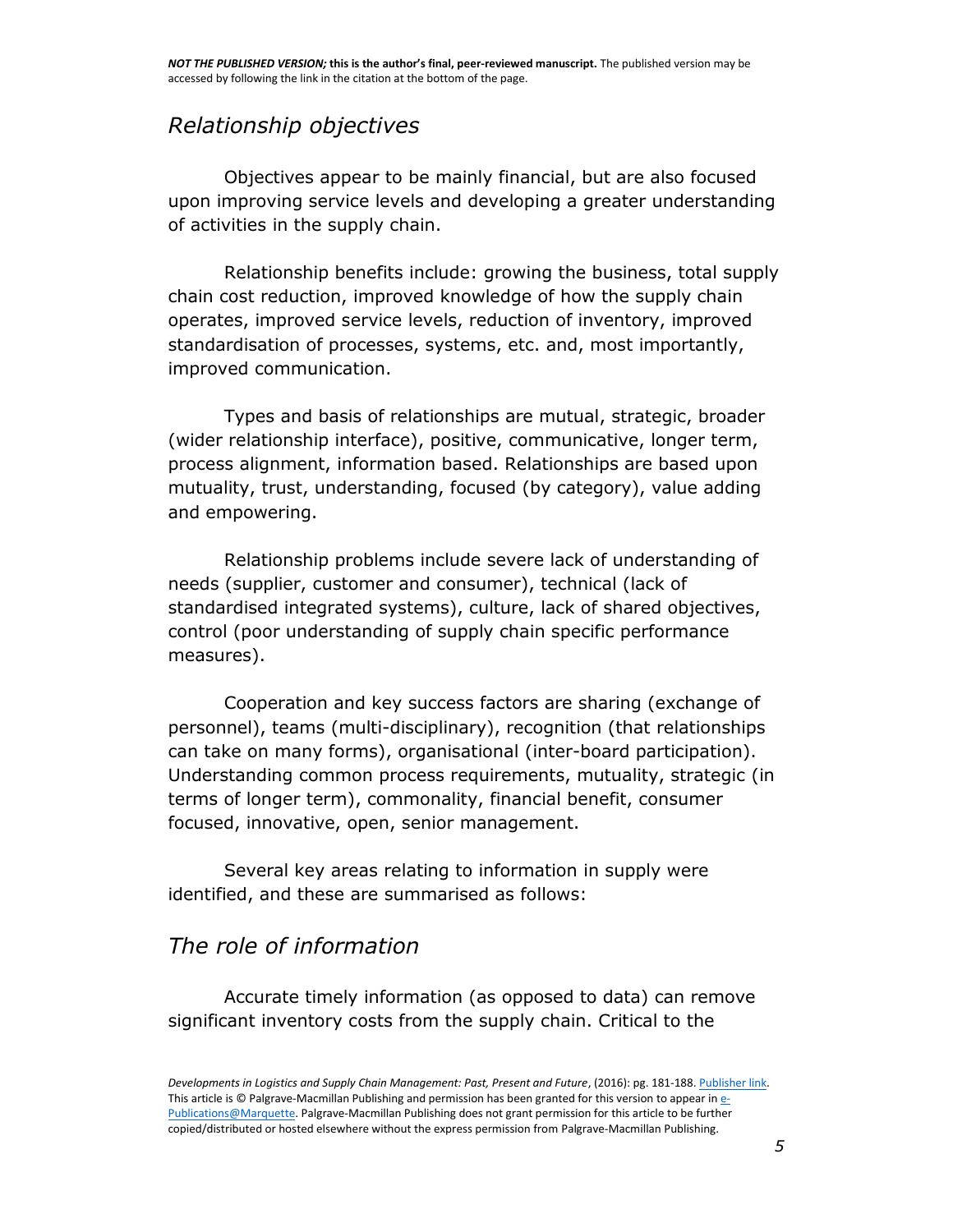functioning of the integrated supply chain, information also enables enhanced decisionmaking providing greater certainty.

#### *Why share information?*

Sharing information offers increased visibility across the supply chain and enables participating organisations to synchronise their activities and improve their responsiveness.

### *Benefits of information exchange*

Exchanging information across the supply chain offers benefits that include, informed decision-making resulting from improved visibility, automation of order processing, inventory minimisation together with improved responsiveness (in terms of service and promotions) and on-shelf product availability.

#### *What information to exchange*

Demand information (consolidated at regional distribution centre level) on as close to a real time basis, product information including inventory levels, promotional information, forecast information, new product information.

#### *How information is exchanged*

Information should be shared electronically, via Internet based intranet/extranet systems. There are still signs that information is communicated via faxes and telephones due to the lack of system integration. Retailers and manufacturers are already adopting this medium of information exchange.

# *Barriers to information exchange*

Many barriers to information exchange exist. These include: information standards (one manufacturer was faced with dealing with three separate Internet based systems used by retailer customers), organizational (information is still regarded as a source of power) and

*Developments in Logistics and Supply Chain Management: Past, Present and Future*, (2016): pg. 181-188[. Publisher link.](http://www.palgrave.com/gp/book/9781137541239)  This article is © Palgrave-Macmillan Publishing and permission has been granted for this version to appear i[n e-](http://epublications.marquette.edu/)[Publications@Marquette.](http://epublications.marquette.edu/) Palgrave-Macmillan Publishing does not grant permission for this article to be further copied/distributed or hosted elsewhere without the express permission from Palgrave-Macmillan Publishing.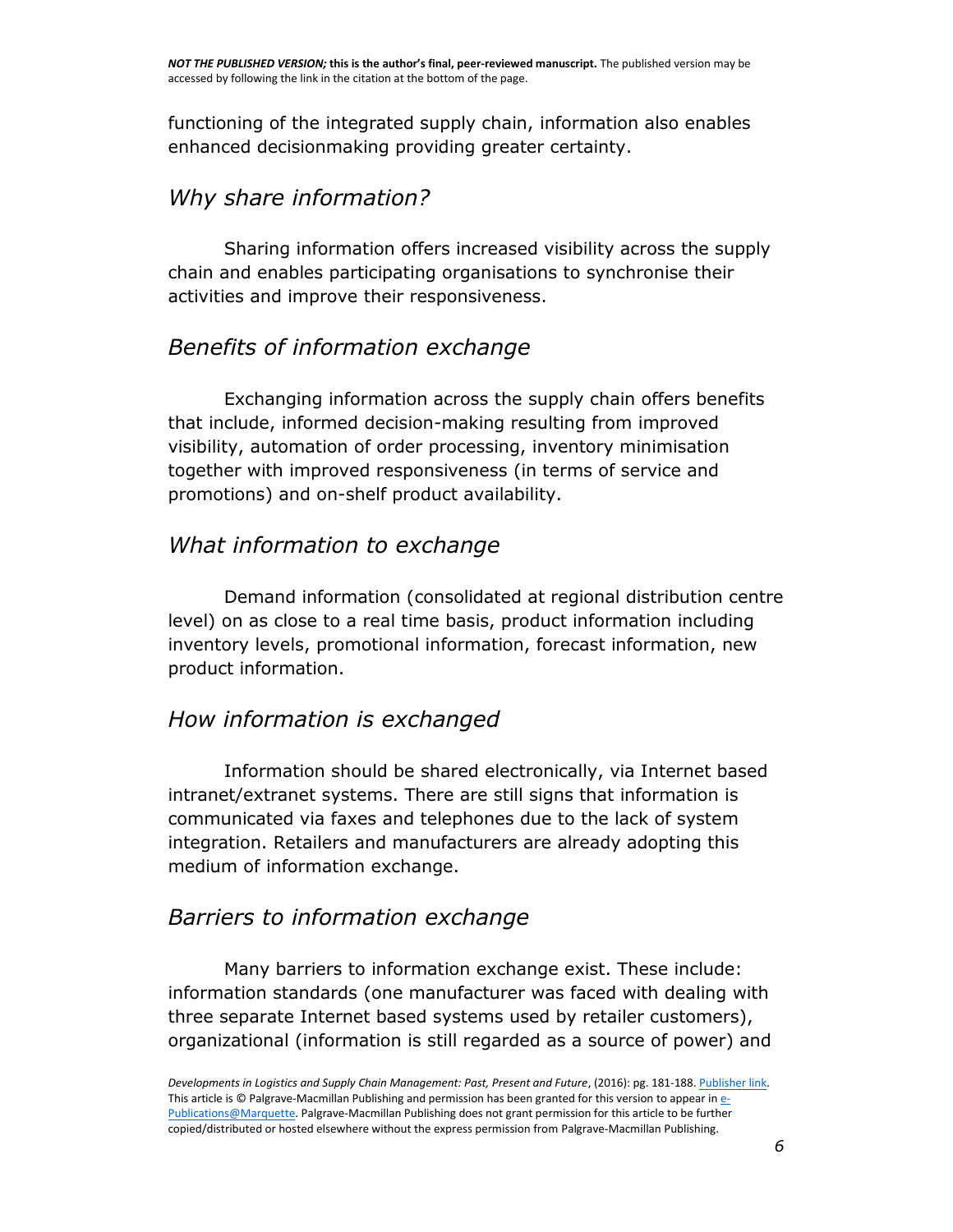individual mindsets (there is a lack of people with the ability to understand the implications usage's of information exchange), commercial sensitivity, cost (although the Internet is providing a cheaper alternative), ability to collect, share and process information and understanding of the role of information and the need to exchange such information across the supply chain.

## **Conclusions**

A number of organisations, including retailers and manufacturers, recognise the need to develop cooperative relationships throughout their supply chains. However, these organisations accept that the development of such relationships means a significant upheaval within their organisations. Such upheaval is due to the need to develop an organizational supply chain view, which is contrary the traditional working practices of most employees in organisations. All of the retailers interviewed are developing relationships, albeit with a limited number of suppliers, based upon the sharing of information (via the Internet), shared resources, mutual commitment and an awareness that a longer term view of supply chain management must be adopted if it is to be successful.

There are two distinct views regarding the role of information. In the retail and manufacturing organisations interviewed, information regarding consumer demand is seen as vital to reducing total supply chain costs. In organisations much further removed from the consumer, the role of information is not so clearly understood. This may be due to the fact that the concept of supply chain management is not so clearly understood or appreciated. An ongoing mistrust of large retailers may also be grounds for the lack of willingness to enter relationships with such organisations or to exchange information, which may in fact be beneficial to both organisations.

The next phase of the author's study is a case study of an entire supply chain, beginning with a retailer and including manufacturer, raw material suppliers, packaging suppliers, logistics providers and IT service providers. All interfaces between the organisations (both internally and externally) will be examined, together with an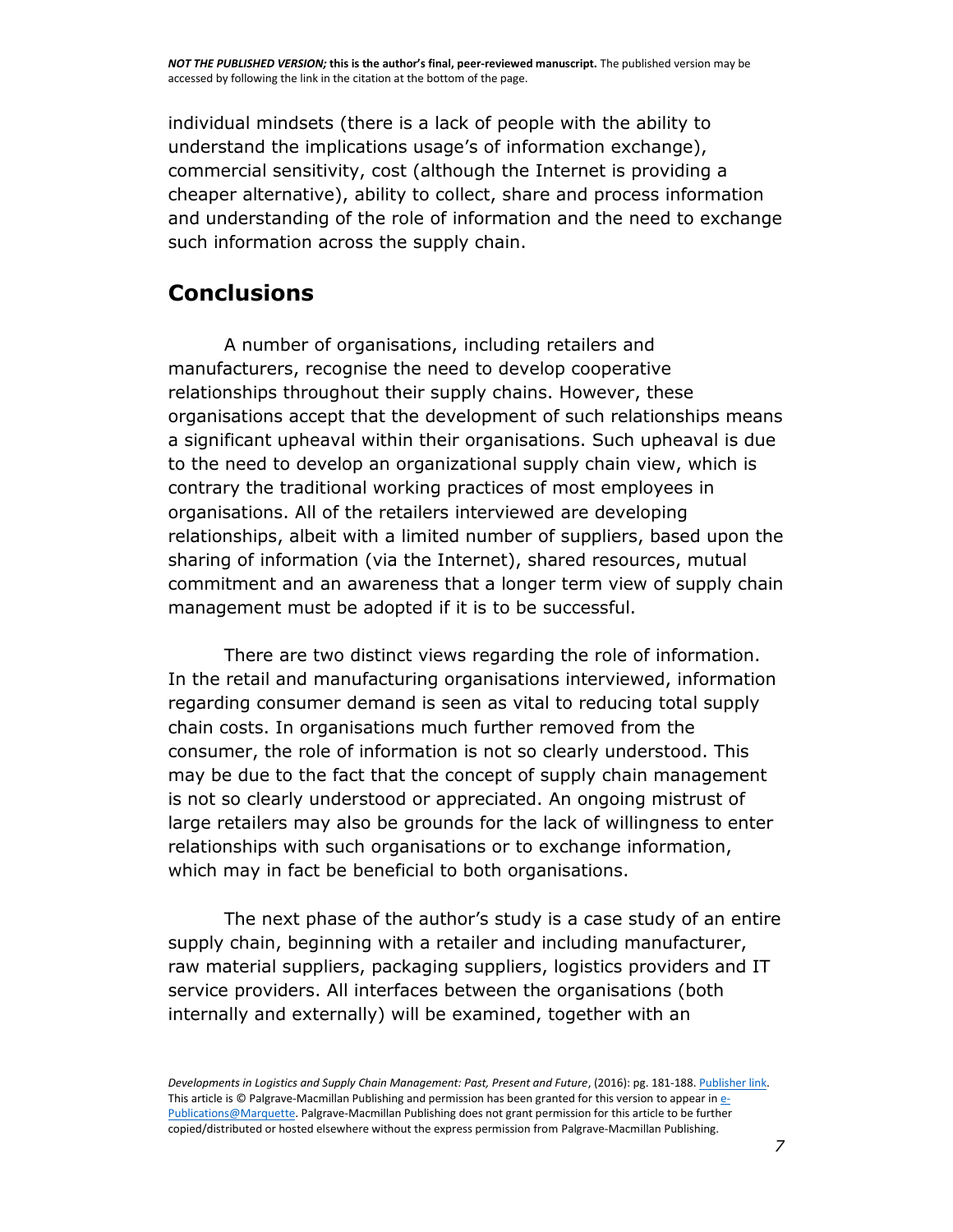examination of the impact of information exchange upon the supply chain as a whole.

#### **References**

- Atkin, R. (1993) "Supply chain management: to maximise resource usage & maximise service", *BPICS Control*, June/July, 25–28.
- Christopher, M. G. (1992) *Logistics and Supply Chain Management: Strategies for Reducing Costs and Improving Services* Pitman, London.
- Christopher, M. (1997) *Marketing Logistics,* Butterworth-Heinemann, Oxford.
- Cooper, M. C. and Ellram, L. M. (1993) "Characteristics of supply chain management and the implications for purchasing and logistics strategy", *International Journal of Logistics Management*, 4(2), 13–24.
- Davis, T. (1993) "Effective supply chain management", *Sloan Management Review*, Summer 1993, 35–46.
- Eisenhardt, K. M. (1989) "Building theories from case study research", *Academy of Management Review*, 14(4), 532–550.
- Ellram, L. M. (1991) "Supply chain management: the industrial organization perspective", *International Journal of Physical Distribution and Logistics Management*, 21(1), 13–22.
- Ellram, L. M. (1996) "The use of the case study method in logistics research", *Journal of Business Logistics*, 17(2), 93–138.
- Harland, C. M. (1996) "Supply chain management: relationships, chains and networks", *British Journal of Management*, 7(March 1996), 63–80.
- Hogarth-Scott, S. and Parkinson, S. (1993) "Retailer-supplier relationships in the food channel: a supplier perspective", *International Journal of Retail and Distribution Management*, 21(8), 11–18.
- Houlihan, J. B. (1984) "Supply chain management", *Proceedings of the 19th International Technical Conference of the British Production and Inventory Control Society*, 101–110.
- Houlihan, J. B. (1985) "International supply chain management", *International Journal of Physical Distribution & Materials Management*, 15(1), 22–38.
- Juga, J. (1996) "Organising for network synergy in logistics", *International Journal of Physical Distribution and Logistics Management*, 26(2), 51– 67.
- Kearney, A. T. (1994) *Partnership or Power Play?*, Consultancy Report in conjunction with UMIST School of Management.
- McGuffog, T. (1997) "The Obligation to keep value chain management simple and standard", *Supply Chain Management*, 2(4), 124–133.
- Neuman, J. and Samuels, C. (1996) "Supply chain integration: vision or reality!", *Supply Chain Management*, 1(2), 7–10.